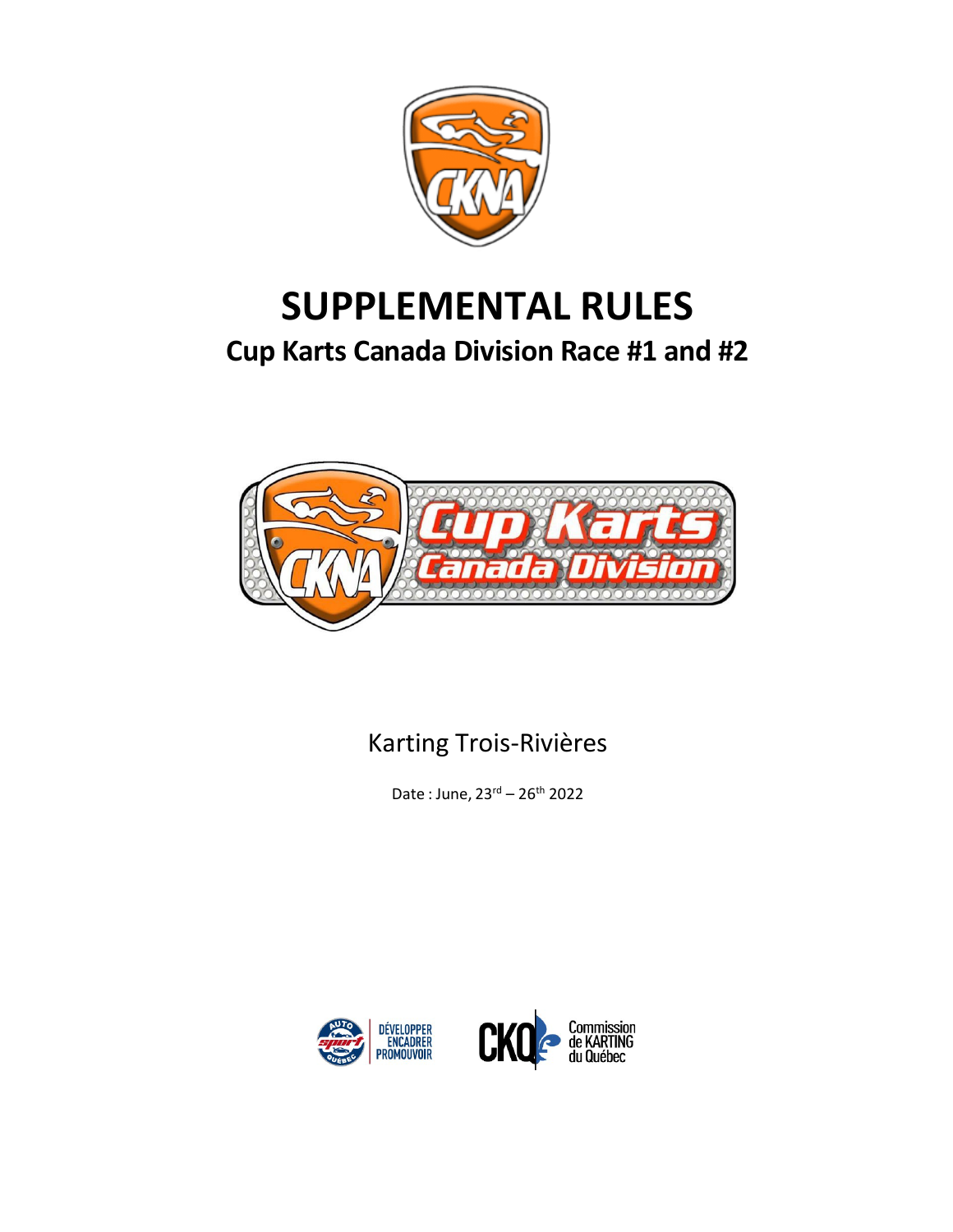# 1. DEFINITION

This event is registered as a CUP KARTS CANADA DIVISION Championship race for a complete championship of 4 races.

Promoter: Cup Karts Canada Division 13709302 Canada Inc 56 Keating St Guelph, ON N1E 0S1 Email: [caseleygerald5@gmail.com](mailto:caseleygerald5@gmail.com)  Phone: 506-874-3251

The event is held in accordance with the most current revision of Cup Kart North America's rules: <https://www.cupkarts.com/rules/>

The event's supplemental rules will name specific regulations that vary between CKNA and ASQ – Auto Sport Québec

## 2. DATES

Thursday, June 22nd, 2022 (Move in day 10:00 to 19:00)

- Paddock access for parking and weekend preparations only
- No access to the track granted

Friday, June 23rd, 2022 (Practice Day 7:00 to 18:00 (Approx.))

- Credential package pick-up
- Track access granted for open practice around 7 sessions estimated per classes
- Registration and tire distribution/scanning.
- Pre-technical inspection
- Optional technical seminar on engine inspection–16:30
- National day St-Jean-Baptiste festivities

Saturday – June  $24^{th}$ , 2022 – Race 1 - 7:00 to 17:00 (Approx.)

- Credential package pick-up last chance until 8:00
- Warm-up (1 session)
- Drivers meeting with prizes
- Qualifying sessions
- 2 rounds of heats
- Last chance of qualification session LCQ (if needed)
- Final races

Sunday - June 25th, 2022 –Race 2- 7:00 to 16:00

- Warm-up (1 session)
- Qualifying sessions
- 2 rounds of heats
- Last chance of qualification session LCQ (if needed)
- Final races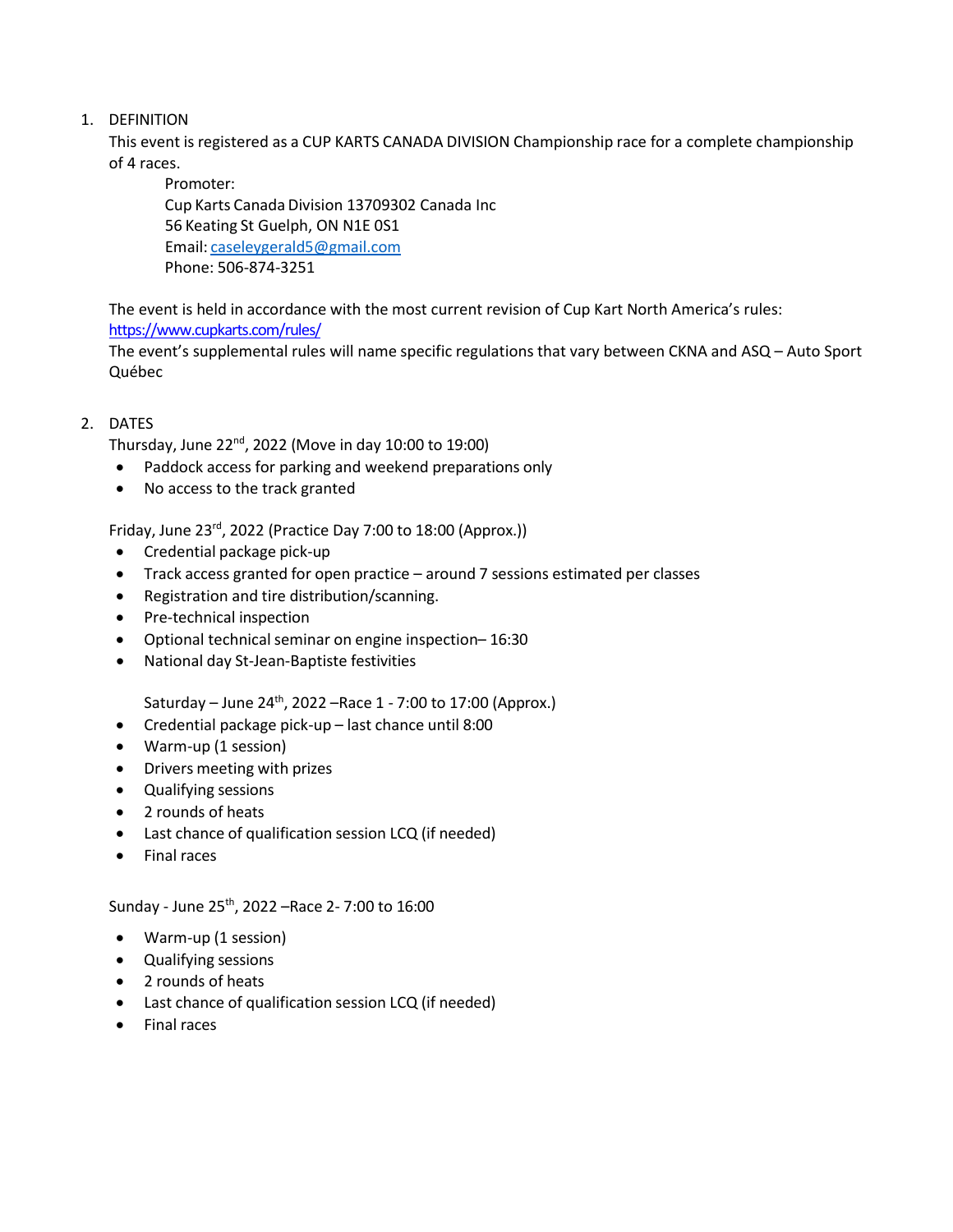#### 3. TRACK



Located: 4150 Rang Saint-Charles, Trois-Rivières,QC G9B 7W9 Highway 40 –Exit Rang St-Charles

The circuit is 1.2 km long, with a minimum width of 8 meters, featuring 15 bends. All events will run counterclockwise.

The competitor is responsible for the cleanliness of the paddock area allocated to him, including the collection of waste. The competitor must dispose of waste in accordance with environmental standards (paper, food in garbage cans, toxic liquids such as oil or gasoline in designated places). Anyone who does not respect the cleanliness instruction may be refused registration for a subsequent event and will have to reimburse the decontamination costs if necessary.

Any competitor installed in a paddock space already allocated to another competitor, or overrunning on a neighboring paddock, will be obliged to vacate this paddock immediately, regardless of the activity on the track at the time. ANY REFUSAL TO COMPLY WITH A PADDOCK RELEASE REQUEST MAY LEAD TO THE DISQUALIFICATION OF THE COMPETITOR WITHOUT FURTHER NOTICE, AT THE SOLE DISCRETION OF THE ORGANIZERS.

#### 4. PARKING

You must obtain your location from the organizers before setting up. You just have to ask the staff who will be designated for this purpose. Only one location per competitor is allocated. All vehicles must be parked in the place outside the paddock area designated by the organizer. Paddock spaces will be selected at the time of online registration. It will be allocated on a first come, first served bases

No camping will be permitted in the paddock. You must reserve your place at the campsite just next to the track. The phone for reservations is 819- 377- 5469 or @: [info@campingh20.com](mailto:info@campingh20.com)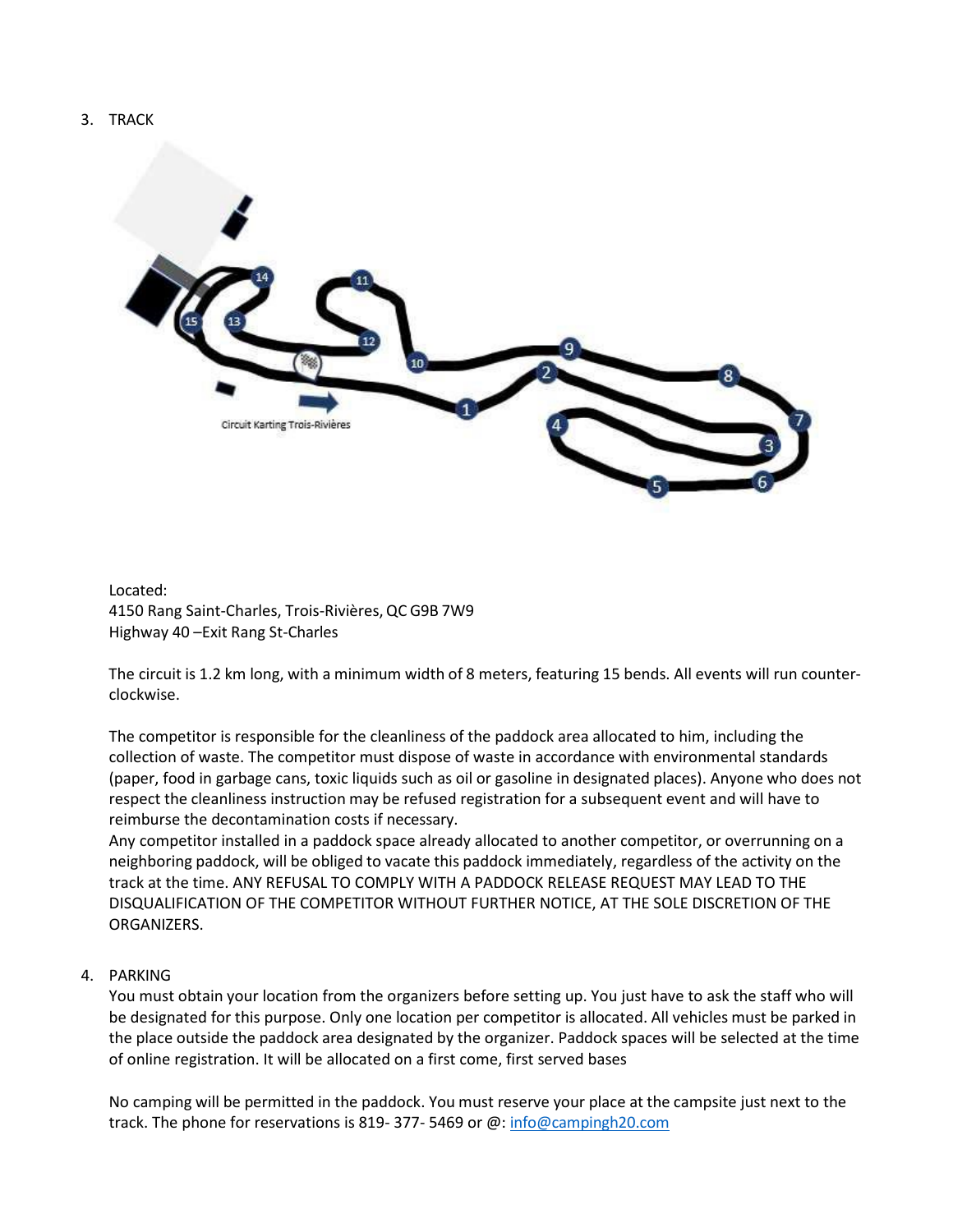#### 5. ELIGIBILITY

Canadian drivers must hold a club and/or Provincial license issued by or recognized by Auto sport Québec. American or international drivers must hold a US license or CKNA membership and of the current year or any other license recognized by Auto sport Québec. All drivers must go through the CKNA online site [www.cupkarts.com](https://www.cupkarts.com/) for registration.

#### 6. REGISTRATION

The regular registration period will be open May 21<sup>st</sup>, 2022. Additional fees will be applied from June 11<sup>th</sup>, 2022, at 5:00 p.m. Late registrations fees will be applied from this date until race weekend. No registration will be accepted after the end of the accreditation period, i.e., after 8:00 a.m. Race Day June 24<sup>th</sup>, 2022.

#### 7. KART NUMBERS

The participants will be able to reserve their kart number at registration and will be allocated on a "first come first serve basis". There will not be any constraints to the kart number you select for the 2022 CKCD season. The only number participants will not be able to choose is the #1, as it is reserved for the series champion.

#### 8. CREDENTIALS

Credential are done at the track from Friday 8:00 to 17:00 and Saturday from 7:30 to 8:00 am on the day of the event. All persons admitted to the site (officials, organizers, drivers and team members) must sign the waiver form. In the case of minors (under 18); a parent or guardian must sign the waiver form on behalf of the minor. Drivers who have registered by the online procedure, as well as their teammates, must also sign the waiver of credential hours.

#### 9. FUEL

Fuel in all classes must be Shell V-Power Premium Gasoline (91) pump gasoline from the following gas station:

Shell, 9491 Chemin Sainte-Marguerite, Trois-Rivières, QC G9B 6K4

Fuel will be controlled using an appropriate control device. The fuel checked will be that available at this station.

#### 10. AWARDS AND PRIZES

Prizes will be awarded via random drawing of legal entrants during the Saturday drivers meeting

Trophies will be awarded to the first five drivers in each category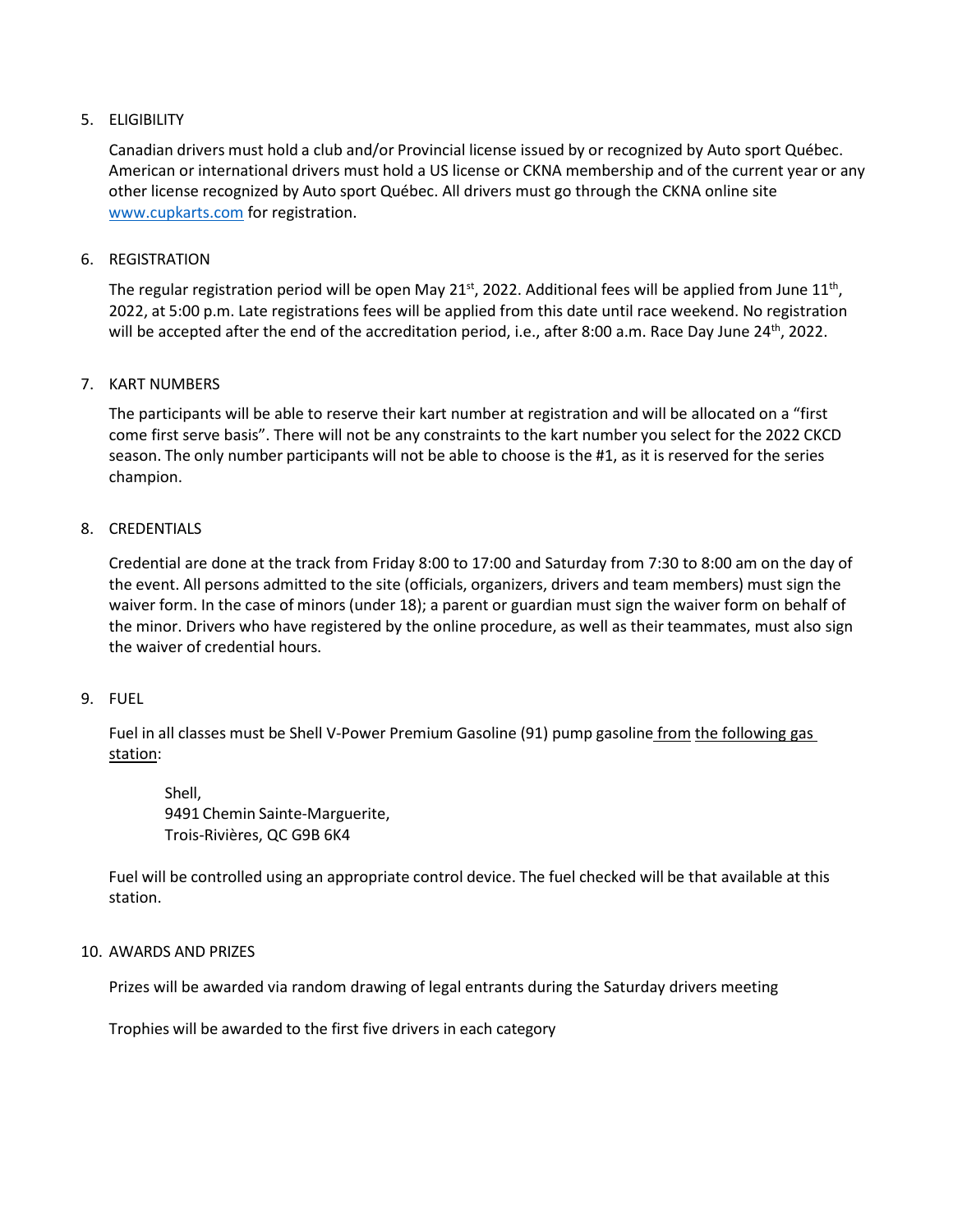#### 11. CLASSES:

| <b>Classes</b><br>structure                             | Age       | Years             | <b>Weight</b><br>$(\mathsf{Ibs})$ | Slide                                                 | <b>Exhaust</b>               | <b>Tyres</b>                                                                        |
|---------------------------------------------------------|-----------|-------------------|-----------------------------------|-------------------------------------------------------|------------------------------|-------------------------------------------------------------------------------------|
| Cadet (1)                                               | $8 - 12$  | 2010-<br>2014     | 235                               | Carb with lock<br>Red Slide #555733<br>0.440" opening | # EXF5507<br>lor<br>#EXF5511 | RLV pipe part Dry: Vega Blue 10x4.6-5/10x4.6-5 Wet:<br>Vega W5/W6 10x4.2-5/10x4.2-5 |
| Junior Light-<br><b>CIK Or</b><br>Sportsman-<br>CIK (1) | $11 - 15$ | 2007-<br>2011     | 265                               | Carb with lock Blue<br>Slide #555734<br>0.520''       | # EXF5507<br>lor<br>#EXF5511 | RLV pipe part Dry: Vega Blue 10x4.6-5/11x6.5-5 Wet:<br>Vega W5/W6 10x4.2-5/11x6.0-5 |
| Junior-CIK (1) 12-15                                    |           | 2007-<br>2010     | 300                               | Carb with lock Yellow<br>Slide #555741<br>0.570''     | # EXF5507<br>or<br>#EXF5511  | RLV pipe part Dry: Vega Blue 10x4.6-5/11x6.5-5 Wet:<br>Vega W5/W6 10x4.2-5/11x6.0-5 |
| <b>Senior light</b><br>– CIK (2)                        | $15+$     | 2007 or<br>before | 340                               | Black Slide #555590                                   | # EXF5507<br>lor<br>#EXF5511 | RLV pipe part Dry: Vega Blue 10x4.6-5/11x6.5-5 Wet:<br>Vega W5/W6 10x4.2-5/11x6.0-5 |
| Senior Medium $15 +$<br>- CIK (2)                       |           | 2007 or<br>before | 365                               | Black Slide #555590                                   | # EXF5507<br>lor<br>#EXF5511 | RLV pipe part Dry: Vega Blue 10x4.6-5/11x6.5-5 Wet:<br>Vega W5/W6 10x4.2-5/11x6.0-5 |
| Senior - Heavy $15 +$<br>– CIK (2)                      |           | 2007 or<br>before | 390                               | Black Slide #555590                                   | # EXF5507<br>or<br>#EXF5511  | RLV pipe part Dry: Vega Blue 10x4.6-5/11x6.5-5 Wet:<br>Vega W5/W6 10x4.2-5/11x6.0-5 |
| Master – CIK (2) 35 +<br>(3)                            |           | 1987 or<br>before | 375                               | Black Slide #555590                                   | # EXF5507<br>lor<br>#EXF5511 | RLV pipe part Dry: Vega Blue 10x4.6-5/11x6.5-5 Wet:<br>Vega W5/W6 10x4.2-5/11x6.0-5 |

(1) Cadet, Junior Light and Junior classes – One (1) class registration only allowed

(2) All other classes – multiples classes registration is allowed

(3) If Masters class registration is large enough, Legend class may be open by promoter

(4) Clutches as per 2022 Briggs Rules and CKNA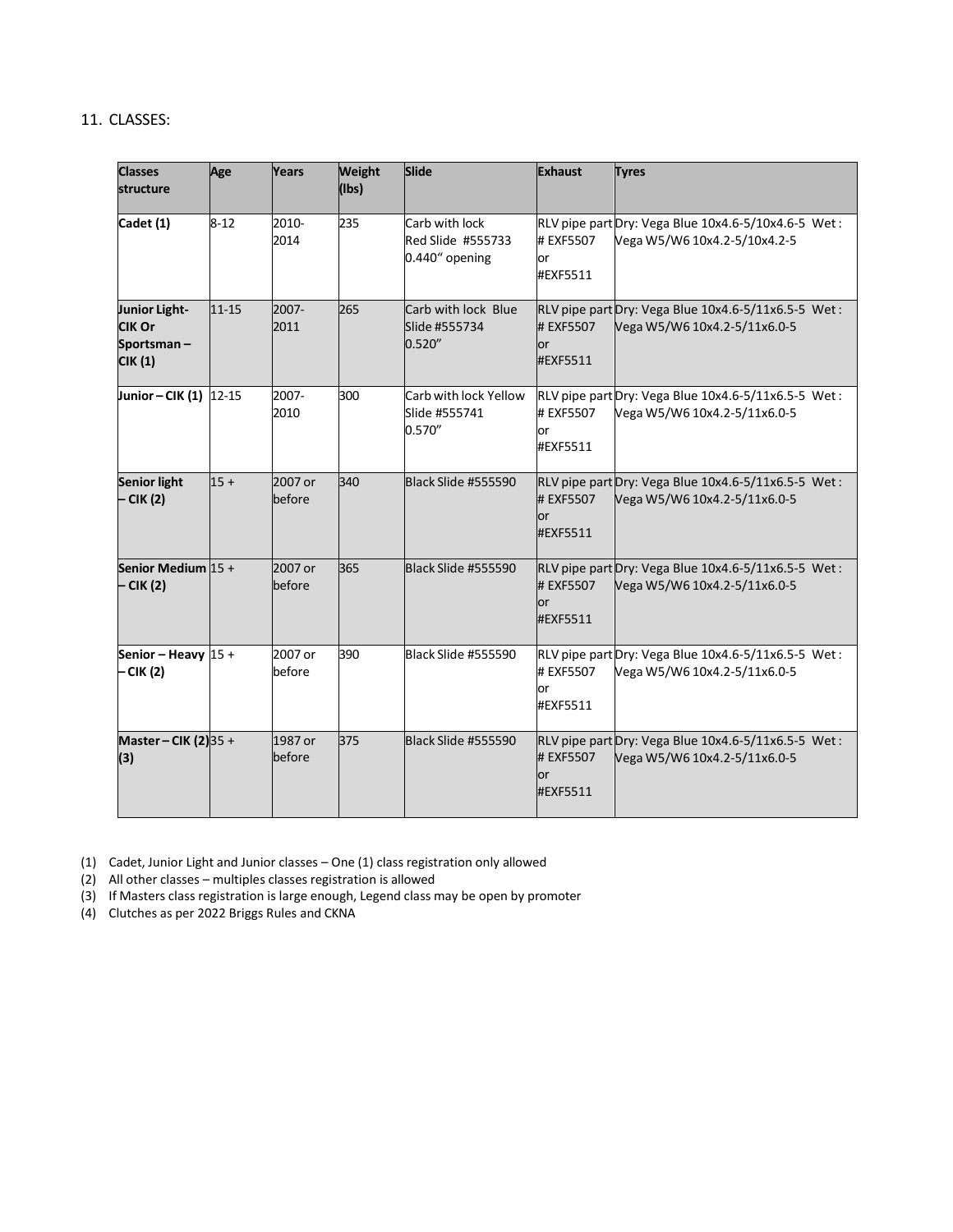#### 12. INFORMATION

For information, please contact: Cup Karts Canada Division Gerald Caseley 506-874-3251 [caseleygerald5@gmail.com](mailto:caseleygerald5@gmail.com) 

Hospital : Sainte-Marie Trois-Rivières 1991 Boulevard du Carmel Trois-Rivières, QC G8Z 3R

DaysInn by Windham 3155 Bd Saint-Jean, Trois-Rivières, QC G9B 2M4 +18193774444 [www.wyndhamhotels.com](http://www.wyndhamhotels.com/) Super 8 3185 Bd Saint-Jean, TroisRivières,QC G9B 2M4 +18193775881 [www.wyndhamhotels.com](http://www.wyndhamhotels.com/)

Confort Inn 6255 Rue Corbeil Trois-Rivières, QC G8Z 4P9 +18193713566 [www.choicehotels.com](http://www.choicehotels.com/)

Les suites Laviolette 7201 Rue Notre Dame O, Trois-Rivières, QC G9B 1W2 +18193774747 [www.choicehotels.com](http://www.choicehotels.com/)

Delta hotels by Marriott 1620 Rue Notre Dame Centre, Trois-Rivières, QC G9A 6E5 +18193761991 [www.marriott.com](http://www.marriott.com/)

Holiday Inn express 2000 Rue des Grands Marchés, Trois-Rivières, QC G8Z 1B7 +18198414774 [www.ihg.com/](http://www.ihg.com/)

Les portes de la Mauricie 4 Rte Ste Anne O, Yamachiche, QC G0X 3L0 +18192289434 [http://www.laportedelamauricie.co](http://www.laportedelamauricie.com/) [m](http://www.laportedelamauricie.com/)

Auberge Godefroy 17575 Boul Bécancour, Bécancour, QC G9H 1A5 18003611620 Auberge [Godefroy](https://bit.ly/3rCvI8Y)

Camping H2O on the same location as the track Karting Trois-Rivières 4150 Rang Saint-Charles, Téléphone : (819) 377-5469 Electricity and showers available on campground site